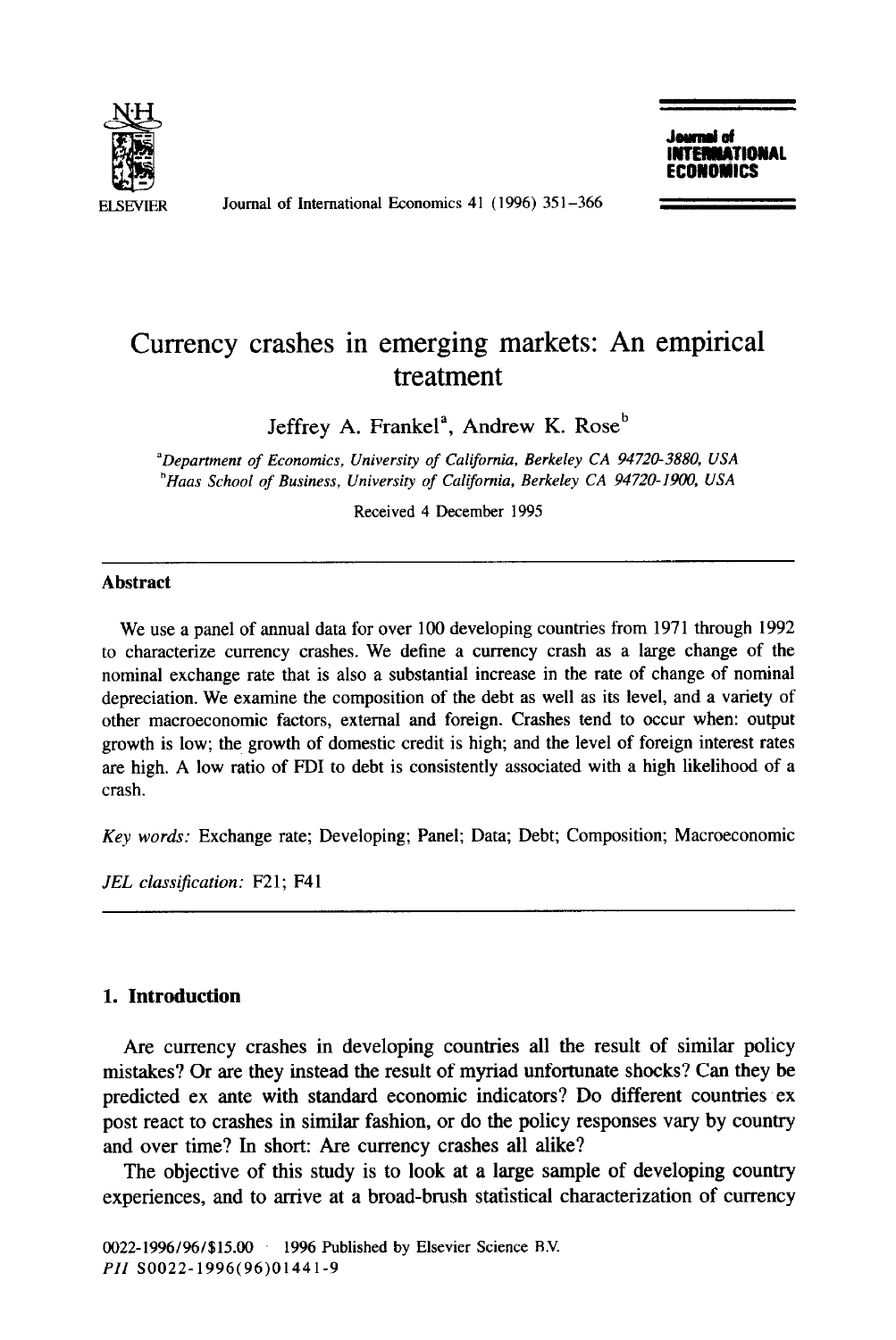crashes. It is not an attempt to formulate or test specific theories of what causes these crashes. Some may have been caused by idiosyncratic shocks that are better viewed as bad luck than anything else. Others may have resulted from poor fundamentals or poor policy. We examine a variety of potential causes of crashes, especially those that add to a country's vulnerability to a crash. We also look at some effects of currency crashes.

We classify the variables in which we are interested into four categories: (1) foreign variables like northern interest rates and output; (2) domestic macroeconomic indicators, such as output, monetary and fiscal shocks; (3) external variables such as over-valuation, the current account and the level of indebtedness; (4) the composition of the debt. We focus particularly on the last set of variables, as they have attracted increased interest in the aftermath of the 1994 Mexican crash. Our work is non-structural, and takes the form of univariate graphical analysis and multivariate statistical analysis.

In section II, we discuss our definition of a currency crash. We look at the variables to be analyzed in section III. Section IV is the heart of the paper. It analyzes the movements of our variables around the time of currency crashes using both univariate graphical techniques and a multivariate statistical approach.

# 2. The Definition of a Currency Crash

We define a 'currency crash' as a nominal depreciation of the currency of at least 25% that is also at least a 10% increase in the rate of depreciation. (Santaella (1995) provides a complimentary approach that analyzes the conditions surrounding IMF financial arrangements in developing countries, while Kaminsky and Reinhart (1995) provide related work on the relationships between banking and balance of payments crises.) Four conceptual issues immediately arise. First, should currency crashes be limited to episodes that end in a large fall in the value of the currency? Second, how big a change in the exchange rate is needed to qualify? Third, how should the exchange rate be measured? Fourth, how does one deal with high-inflation countries that routinely undergo large changes in the exchange rate?

Eichengreen et al. (1995) define a currency crisis to include both the large depreciations that we consider here, and also speculative attacks that are successfully warded off by the authorities. They make the idea of an unsuccessful speculative attack operational by searching for sudden falls in reserves and/or increases in interest rates. Since we focus on developing countries in this paper, it is much more difficult to identify successful defenses against speculative attacks. Reserve movements are notoriously noisy measures of exchange market intervention for almost all countries. In addition, few of our countries have marketdetermined short-term interest rates with long histories. The standard defenses against speculative attacks - interest rate hikes and reserve expenditures - may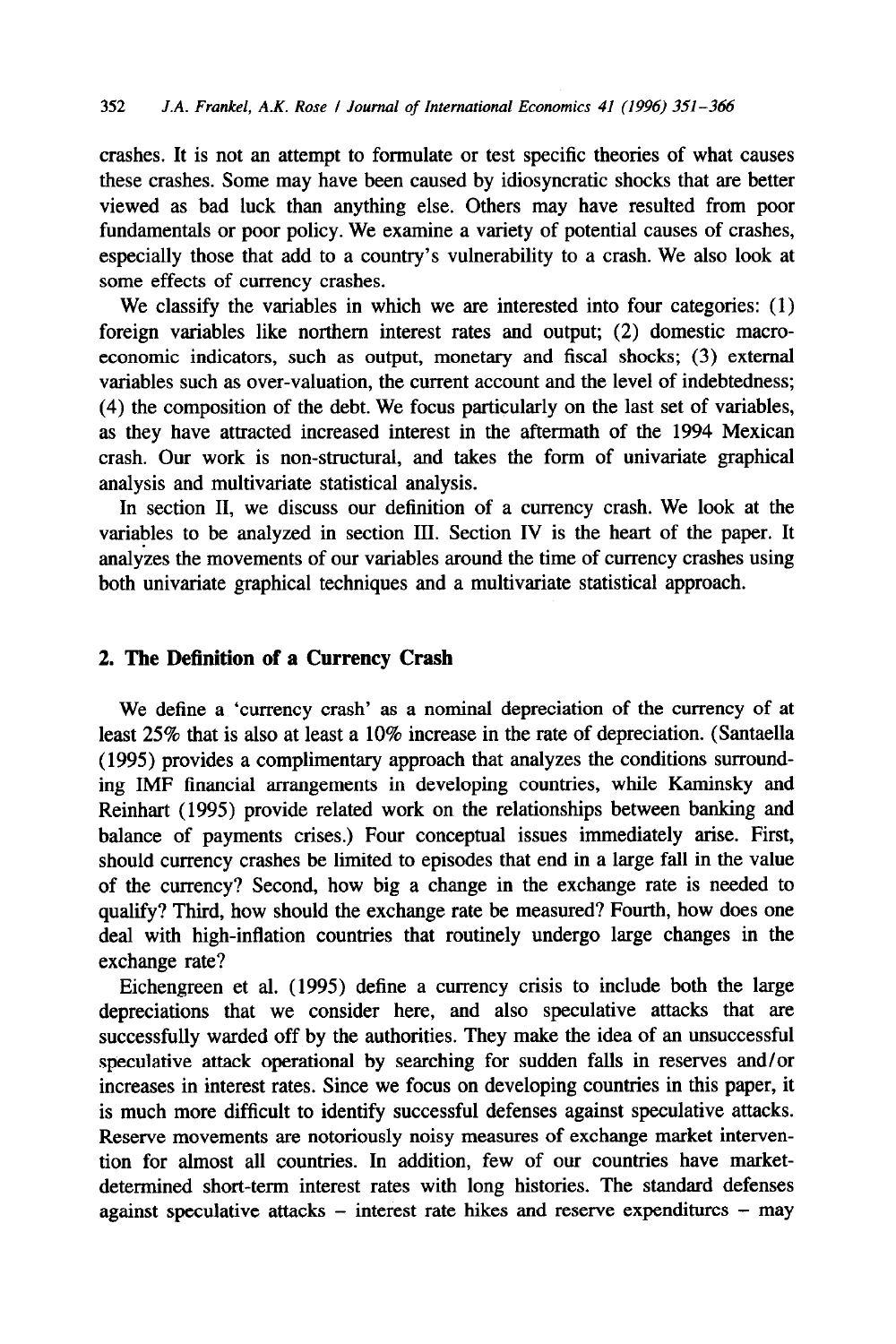also be less relevant in these countries than sudden tightening of reserve requirements, emergency rescue packages from the IMF or other foreign institutions, and especially the imposition of formal or informal controls on capital outflows. It is extremely difficult to measure such policy actions, and we leave this task to future researchers. While extending the analysis to take account of pre-emptive devaluations and successful defenses is important, it may also be of intrinsic interest to look at successful attacks.

We define a currency crash as a decrease in the value of the local currency of at least 25%. This cut-off point is clearly arbitrary. Sensitivity analysis (not reported here) has assured us that the exact figure is not important.

The third question is how the exchange rate should be measured. We use the change in the natural logarithm of the nominal bilateral dollar exchange rate  $(x 100)$ . Until the 1970s, devaluations were discrete changes in the exchange rate, which were easily identified ex post. However, developing countries have more recently taken advantage of more flexible exchange rate arrangements, including crawling pegs, target zones, and even gliding bands. This forces us to use a technique that can accommodate a diverse set of underlying exchange rate regimes. Also, many of the countries we consider use the U.S. dollar to define their exchange rate (not only Latin American, but East Asian as well Frankel and Wei (1994). Hence our use of a simple statistical criterion using dollar bilateral rates.

The fourth question is how to deal with countries that meet our first criterion – changes in the exchange rate of  $25\%$  or more  $-$  year after year. These are countries with high inflation rates and correspondingly high expected rates of depreciation. To ensure that we do not consider each of these depreciations to register as an independent crash, we require that the change in the exchange rate, not only exceed 25%, but exceed the previous year's change in the exchange rate by a margin of at least 10%. We also define a 3-year 'window' around crashes, as explained below.

# 3. The Variables of Interest

As noted, we group the domestic variables into four categories: internal domestic macroeconomic variables, factors pertaining to the level of international indebtedness and other external variables, those pertaining to the composition of the debt stock, and foreign variables.

## 3.1. Macroeconomic Indicators

The academic literature on 'speculative attacks' is relevant to our analysis, even though empirical tests are as yet rather meager, and largely limited to currency crises among industrialized countries.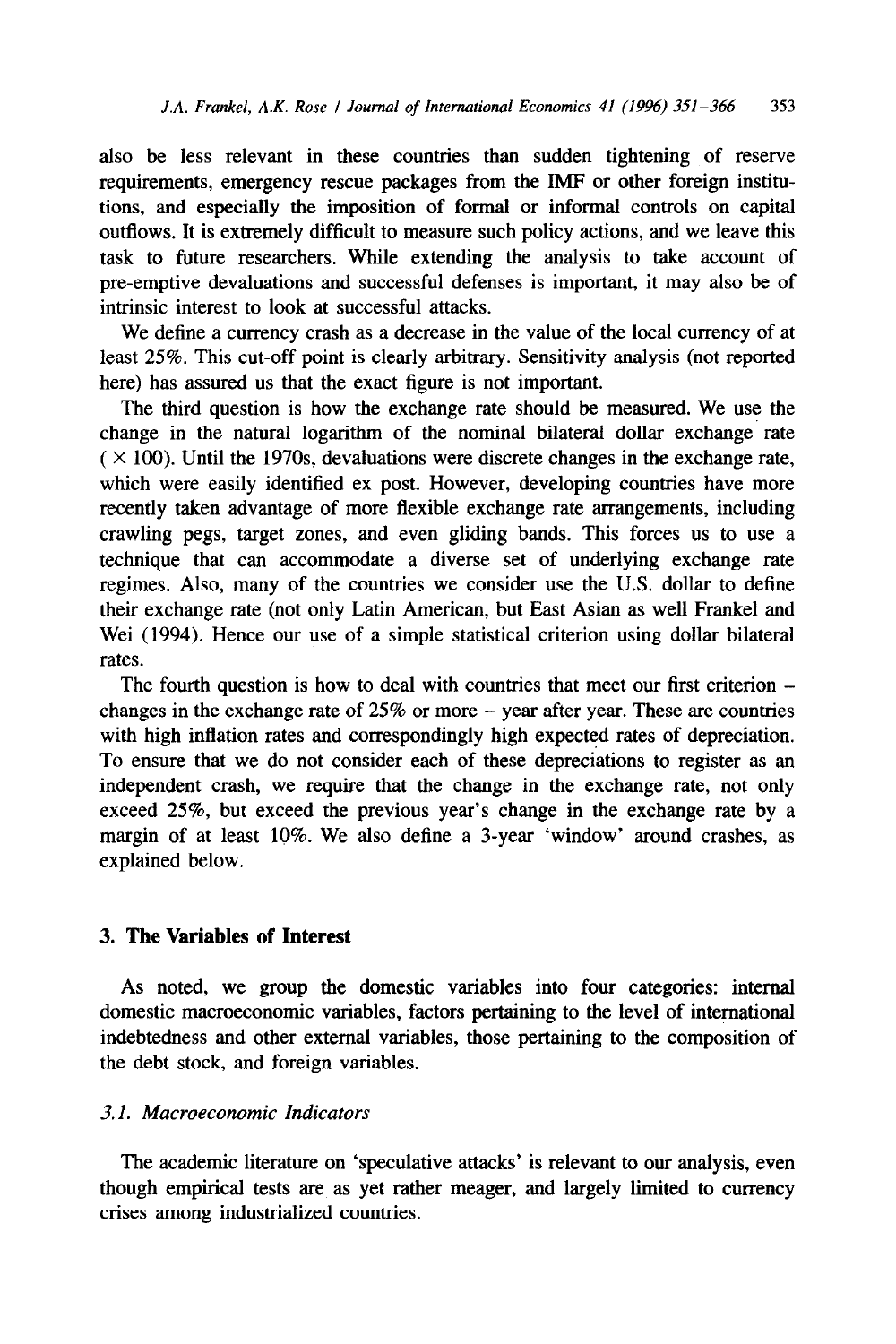Krugman (1979) is the classic theoretical model of currency crises as speculative attacks. The original paper assumed that the pre-crisis regime was literally a fixed exchange rate, but the model has been extended to crawling pegs (Connolly, 1986) and curency bands (Krugman and Rotemberg, 1991). The speculative attack model delivers several factors that should be important in predicting currency crashes: monetary and fiscal expansions, declining price competitiveness, current account deficits, and losses in international reserves.

While some of the predictions of these models have been borne out empirically, some speculative attacks have taken place without large apparent monetary and fiscal imbalances. The response has been a 'second generation' of multipleequilibrium models which generate self-fulfilling attacks; Eichengreen et al. (1995) provide a review. These models tend to focus on political factors, such as the political cost of high unemployment or foregone output that result from a tough defense against a speculative attack.

We examine six variables relevant to the speculative attack literature: the rate of growth of domestic credit (a measure of monetary policy), the government budget as a fraction of GDP (a crude measure of fiscal policy), the ratio of reserves to imports, the current account as a percentage of GDP, the growth rate of real output, and the degree of over-valuation.'

## 3.2. External Variables

External variables are critical to our analysis. We use the ratio of debt to GNP as our primary measure for the level of international debt. We also use the ratio of foreign exchange reserves to monthly imports, the ratio of the current account to GDP, and the real exchange rate (which measures competitiveness) as additional measures of vulnerability to external shocks.' All have been widely used in the literature . The contract of the contract of the contract of the contract of the contract of the contract of the contract of the contract of the contract of the contract of the contract of the contract of the contract of t

#### 3.3. Debt Composition

The composition of both capital inflows and the stock of debt has received much attention recently. Relevant indicators include Foreign Direct Investment (FDI) vs. portfolio flows, long-term vs. short-term portfolio capital, fixed-rate vs. floating-

<sup>&#</sup>x27; We would like to have better measures of political stability, but are hampered by the data. The data also constrain us from including: the unemployment rate; ex post changes in the terms of trade; and the ex ante variability of export prices.

 $A<sup>2</sup>A$  variety of other ratios have also been proposed in the literature as proxies for the level of the debt burden. These include: the interest/output ratio; the debt/export ratio; the interest/export ratio; the debt service/export ratio; and the current account/export ratio.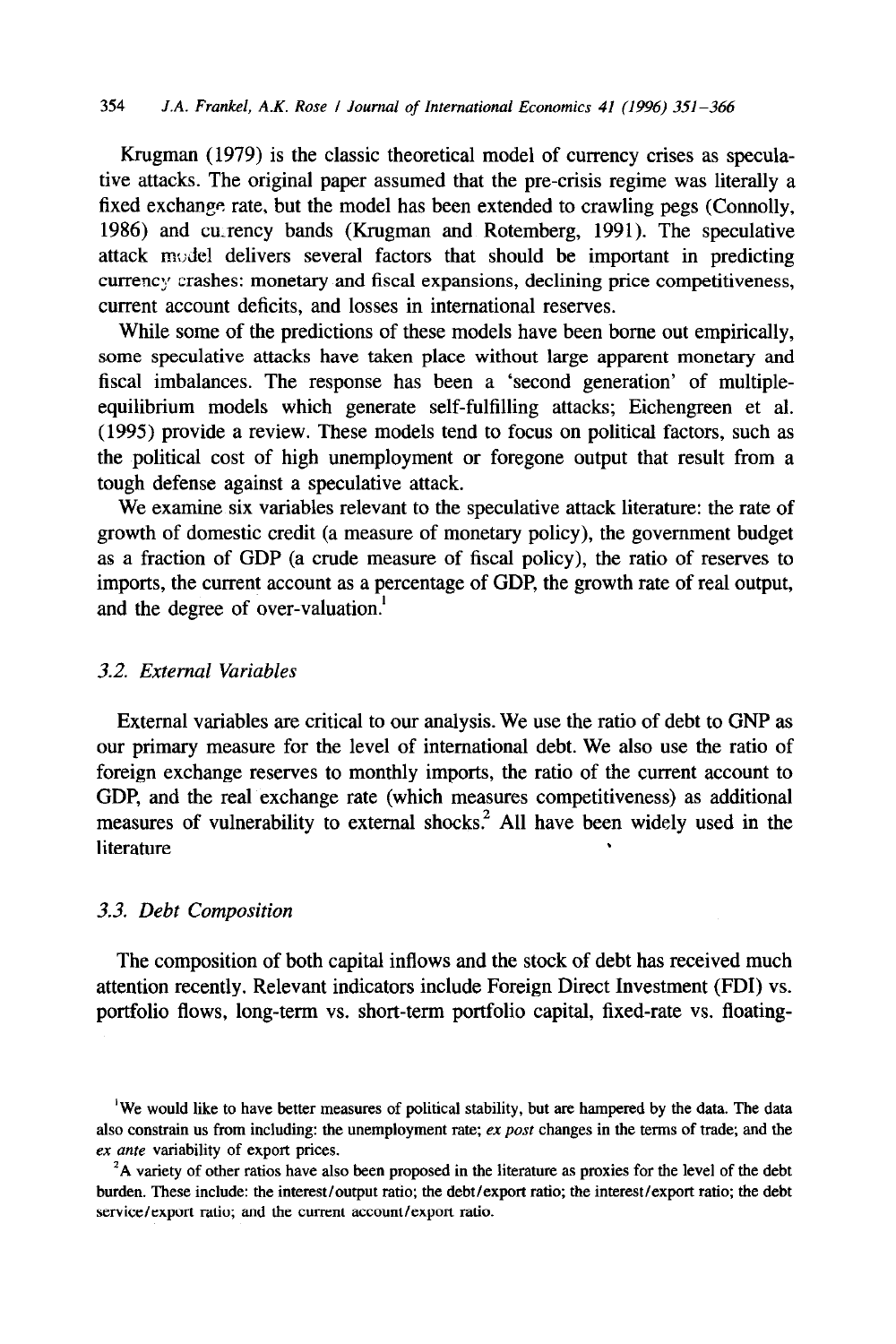rate borrowing, and domestic-currency vs. foreign-currency denomination. These variables are a central focus of this study.

The hypothesis regarding Foreign Direct Investment is that FDI is a safer way to finance investment than is portfolio investment. One argument is that FDI is directly tied to real investment in plant, equipment and infrastructure; whereas borrowing can go to finance consumption. Borrowing to finance consumption does not help add to the productive capacity necessary to generate export earnings to service the debt in the future. But FDI funds may be fungible; an FDI surplus in the capital account is no guarantee of high investment.

The stronger argument in favor of FDI is that of stability. In the event of a crash, investors can suddenly dump securities and banks can refuse to roll over loans, but multinational corporations cannot quickly pack up their factories and go home. Chuhan et al. (1995) provide empirical analysis supportive of this view. Yet this argument has been questioned. Dooley et al. (1994) have found that a high level of FDI seems to be associated with higher variability in capital flows, not lower. This probably reflects multinational corporations moving money in and out of the country, through transfers between subsidiary and parent, with greater ease than can be done outside the corporate walls. It makes the FDI hypothesis worth testing.

Two relevant aspects of the composition of capital inflows are the fraction of debt which is concessional and the fraction that comes from multilateral development banks. In both cases, the capital is both easier to service and far less likely to depart quickly in times of trouble than is the case for private market-rate debt. Indeed, the inflows from these sources may even increase when there is a crash.

Within portfolio capital, the maturity structure is perhaps the most important of the composition issues, followed closely by the question of variable-rate arrangements. In the high-inflation 1970s, there was a worldwide shift toward shorter maturities and towards nominal interest rates that were indexed to short-term interest rates such as LIBOR to protect creditor. The debt crisis that erupted in 1982 was clearly exacerbated by the fact that so much international debt was tied to short-term nominal interest rates. In the Mexican crash of 1994, the problem took the form of a heavy concentration of short-term debt, which describes the tesobonos as well as the CETES and ajustobonos. This not only raised the cost of borrowing in line with U.S. interest rate increases in 1994, but also resulted in difficulties associated with rolling over the debt later on. In other words, short maturities apparently pose problems of default risk above and beyond those problems of interest rate risk that they share with floating-rate debt; Cole and Kehoe (1995) provide more analysis. Both composition questions, short-term vs. long-term and floating-rate vs. fixed-rate, seem worth investigating.

We are also interested in the distinction between securities sales and commercial bank borrowing. Syndicated commercial bank loans were the preferred vehicle of international finance in the 197Os, but the 1982 crisis changed that. In the 1990s their place has been largely been taken by portfolio managers and institutional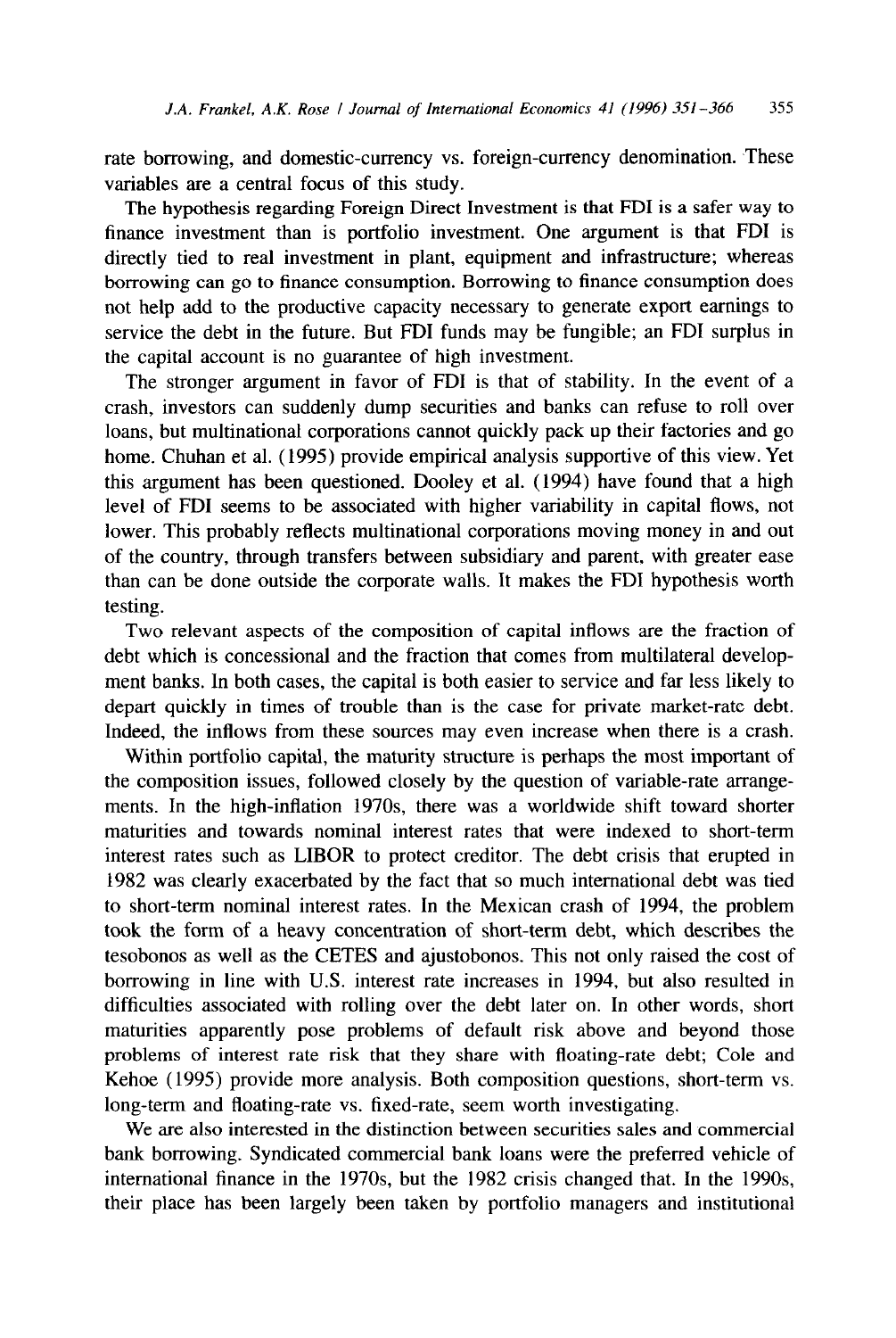investors buying stocks and bonds (as was the norm before W.W.11). Some have argued that crashes in the 1990s are likely to be far less costly to the borrowing countries than was the crisis of the 198Os, because countries need no longer deal with banks to the same degree. Also, equities are a more efficient vehicle for risk-sharing than either loans or conventional bonds. With equities, unlike bonds or bank loans, the cost of the obligation does not stay fixed when the ability of the country to earn export revenue falls.

## 3.4. Foreign Variables

It is critical to look not only at individual country variables, but at the global financial environment as well. Global variables potentially include world economic activity, commodity prices, real interest rates, and other financial market shocks. The debt crisis of 1982, and subsequent debtor devaluations, were to a large extent triggered by the tight northern monetary policy which resulted in high interest rates and a global recession.

It is quite striking that most of the econometric studies that were undertaken in 1993-1994 on the causes of renewed large capital inflows to Latin America and East Asia in the early 1990s concluded that external factors were a major cause, perhaps the major cause. Calvo et al. (1993, pp. 136-137) found that 'foreign factors account for a sizable fraction (about 50%) of the monthly forecast error variance in the real exchange rate...[and]...also account for a sizable fraction of the forecast error variance in monthly reserves.' They warned that 'The importance of external factors suggests that a reversal of those conditions may lead to a future capital outflow.' Chuhan et al. (1994) estimated that U.S. factors explained about half of portfolio flows to Latin America, though they explained less than country factors in the case of East Asia. Femandez-Arias (1994) found that the fall in U.S. returns was the key cause of the change in capital flows in the 1990s. Dooley et al. (1994), studied the determinants of the increase in secondary debt prices among 18 countries since 1986 and concluded that 'International interest rates are the key underlying factor.' The steep rise in American interest rates during 1994 constituted a test of the warning which most of these studies had carried [explicitly or implicitly], that an adverse shift in world financial conditions could lead to an abrupt halt to the inflows and a new crisis on the order of 1982.

In this paper, we focus on two important foreign variables: short-term northern interest rates and real OECD output growth.<sup>3</sup>

# 3.5. The Data Set

Most of our data set was extracted from the 1994 World Bank's World Data CD-ROM . It consists of annual observations from 1971 through 1992 for 105

<sup>&</sup>lt;sup>3</sup>We have added both the level and the percentage change in the IMF's Developing Country Commodity Price Index, but neither is ever significant.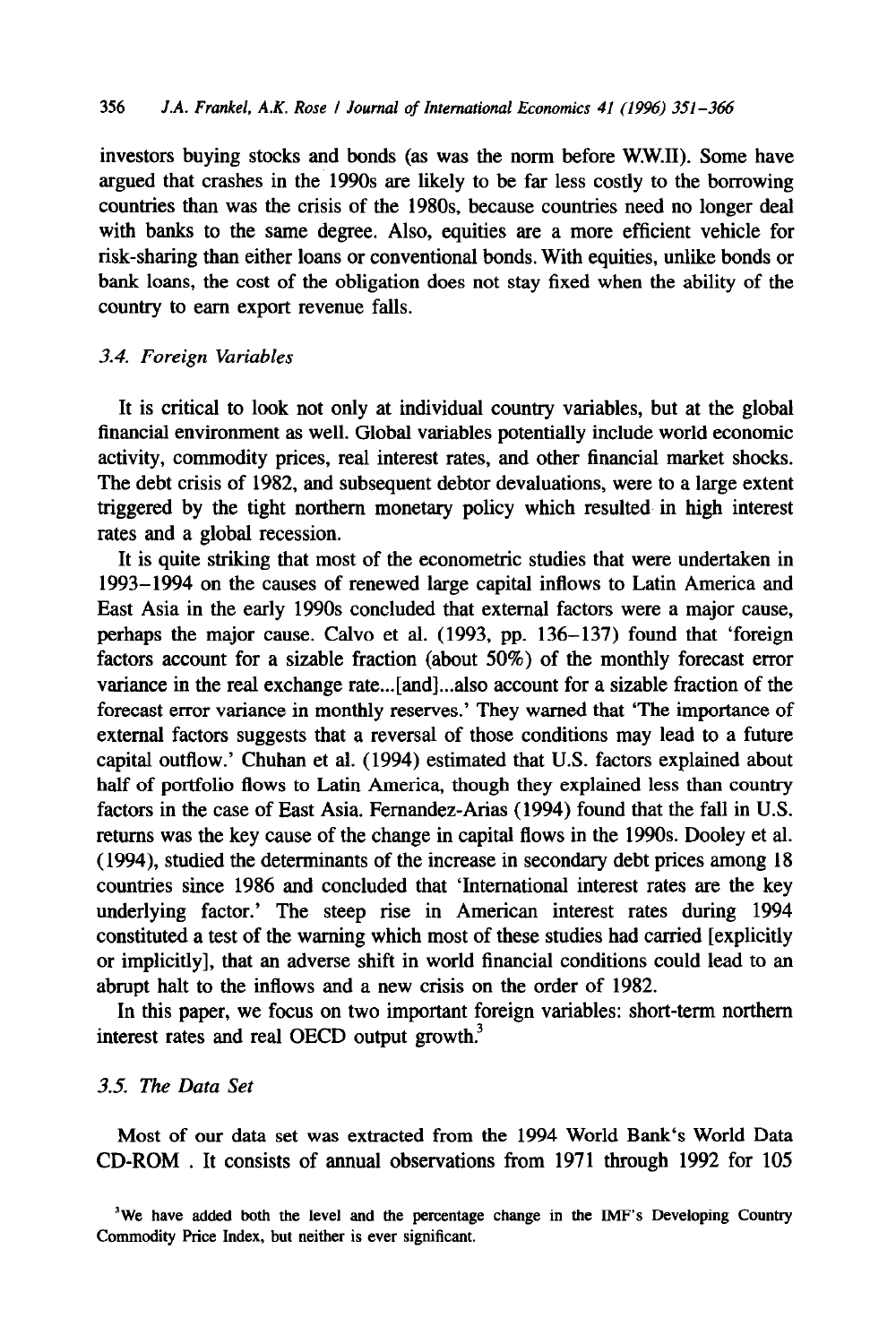countries.4 The sample was selected, with respect to choice of both country and time, to maximize data availability. However, numerous observations are missing for individual variables. We checked the data via both simple descriptive statistics and graphical techniques. We have also used exchange rates and interest rates from the IMF's International Financial Statistics CD-ROM, and aggregate real output from the OECD.

We examine seven different characteristics of the composition of capital inflows or the debt. Each is expressed as a percentage of the total stock of external debt. The variables are: (1) the amount of debt lent by commercial banks; (2) the amount that is concessional; (3) the amount that is variable-rate; (4) the amount that is public sector;  $(5)$  the amount that is short-term;  $(6)$  the amount lent by multilateral development banks (this includes the World Bank and regional development banks, but not the International Monetary Fund; (7) the flow of Foreign Direct Investment (FDI) expressed as a percentage of the debt stock.

As measures of vulnerability to external shocks, we examine: (1) the ratio of total debt to GNP; (2) the ratio of reserves to monthly import values; (3) the current account surplus  $(+)$  or deficit  $(-)$  expressed as a percentage of domestic output; (4) the degree of overvaluation. We define the latter simply as the deviation from Purchasing Power Parity, and measure the latter as the country-specific average bilateral real exchange rate over the period in question.

For macroeconomic purposes, we examine: (1) the total government budget surplus  $(+)$  or deficit  $(-)$ , again, expressed as a percentage of GDP; (2) the domestic credit growth rate; (3) the growth rate of real GDP per capita.

Finally, we use the percentage growth rate of real OECD output (in American dollars, at 1990 exchange rates and prices) as our measure of northern demand. We construct the 'foreign interest rate' as the weighted average of short-term interest rates for the United States, Germany, Japan, France, the United Kingdom and Switzerland; the weights for the debtor in question are proportional to its fractions of debt denominated in the relevant currencies.<sup>5</sup> There is a good deal of heterogeneity by country (within-year) in foreign interest rates. However, they

?he countries we include are: Algeria; Argentina; Bangladesh; Barbados; Belize; Benin; Bhutan; Bolivia; Botswana; Brazil; Burkina Faso; Burundi; Cameroon; Cape Verde; Central African Republic; Chad; Chile; China; Colombia; Comoros; Congo; Costa Rica: Cote d'Ivoire; Djibouti; Dominican Republic; Ecuador; Arab Republic of Egypt; El Salvador; Equatorial Guinea; Ethiopia; Fiji; Gabon; The Gambia; Ghana; Grenada; Guatemala; Guinea; Guinea-Bissau; Guyana; Haiti; Honduras; Hungary; India; Indonesia; Islamic Republic of Iran; Jamaica; Jordan; Kenya; Republic of Korea; Lao People's Democratic Republic; Lebanon: Lesotho; Liberia; Madagascar; Malawi; Malaysia; Maldives; Mali; Malta; Mauritania; Mauritius; Mexico; Morocco; Myanmar; Nepal; Nicaragua; Niger; Nigeria; Oman; Pakistan; Panama; Papua New Guinea; Paraguay; Peru; Philippines; Portugal; Romania; Rwanda; St. Vincent and the Grenadines; Sao Tome and Principe; Senegal; Seychelles; Sierra Leone; Solomon Islands; Somalia; Sri Lanka; Sudan; Swaziland; Syrian Arab Republic; Tanzania; Thailand; Togo; Trinidad and Tobago; Tunisia; Turkey; Uganda; Uruguay; Vanuatu; Venezuela; Western Samoa; Republic of Yemen; Federal Republic of Yugoslavia; Zaire; Zambia; and Zimbabwe.

 $5$ We use IFS line 60b, money market interest rates. Using lending rates (IFS line 601) does not change any results.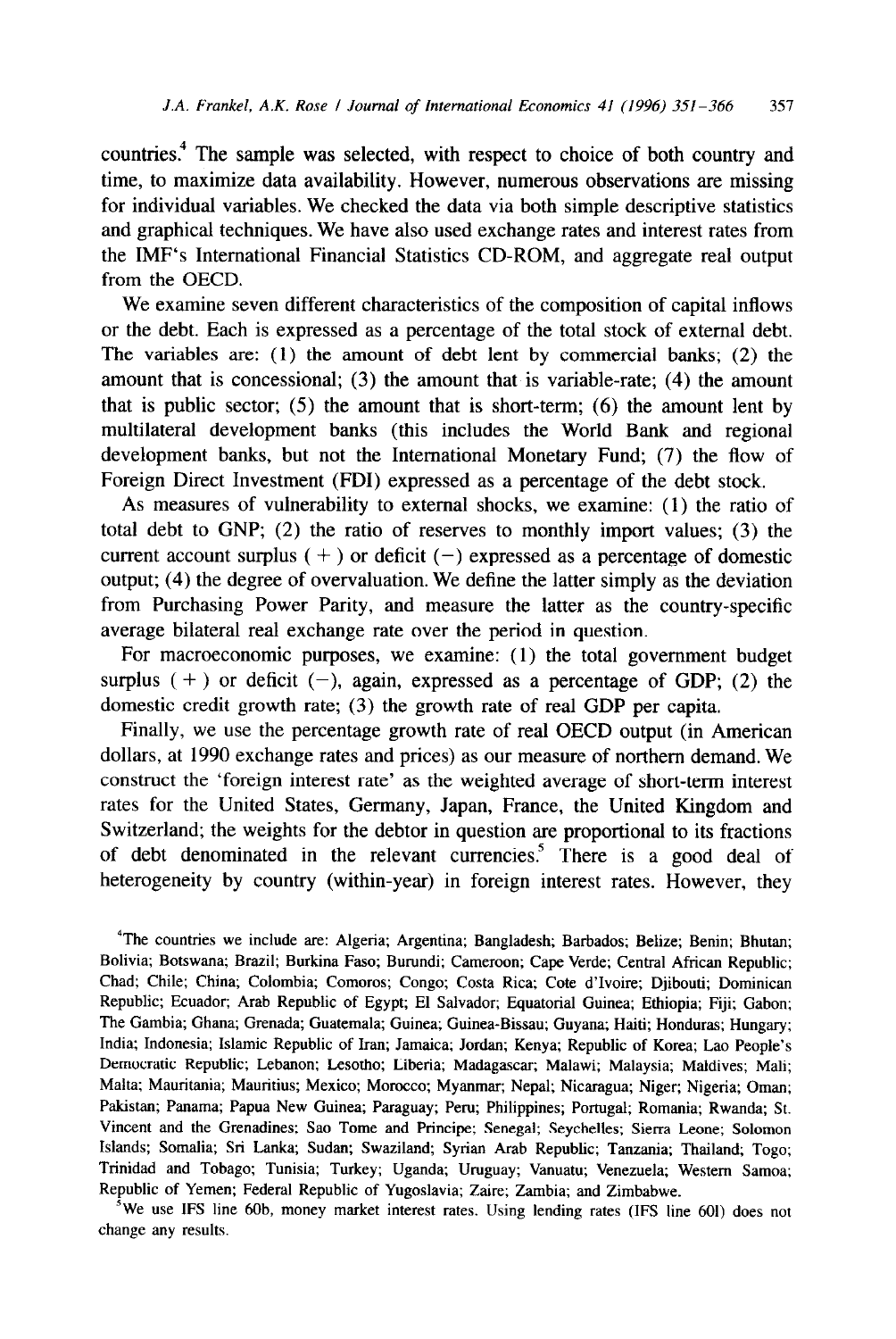generally move together, rising in the mid-1970s, the early 1980s and the early 1990s.

### 4. Results

### 4.1. Event Study Methodology

We begin our investigation by characterizing the behavior of countries suffering from a currency crash. Our methodology is that used by Eichengreen et al. (1995).

As noted, we define a crash as an observation where the nominal dollar exchange rate increases by at least 25% in a year and has increased by at least 10% more than it did in the previous year. We exclude crashes which occurred within 3 years of each other to avoid counting the same crash twice.

Our definition of a currency crash yields 117 different crashes (74 crashes are deleted because of the 3-year 'windowing'.) These are spread over a large number of countries, but have a slight tendency to be clustered in the early-to-mid 1980s. Thus the observations probably should not be treated as independent observations. The actual crashes are tabulated in an appendix.

Non-crash observations that are not within three years of a crash constitute a sample of 'tranquil' observations (some of these observations occur in countries that never had a crash throughout the sample under study). We use these as a control sample, and compare behavior around crash episodes with behavior during periods of tranquility (Fig. 1).



Event: de>25%, de-det-13~10%. Tranquil Averages Marked. Data from 105 LDCs, 1971-1992. Scales and Data Vary by Panel.

Fig. 1. Movements 3 years before and after crashes.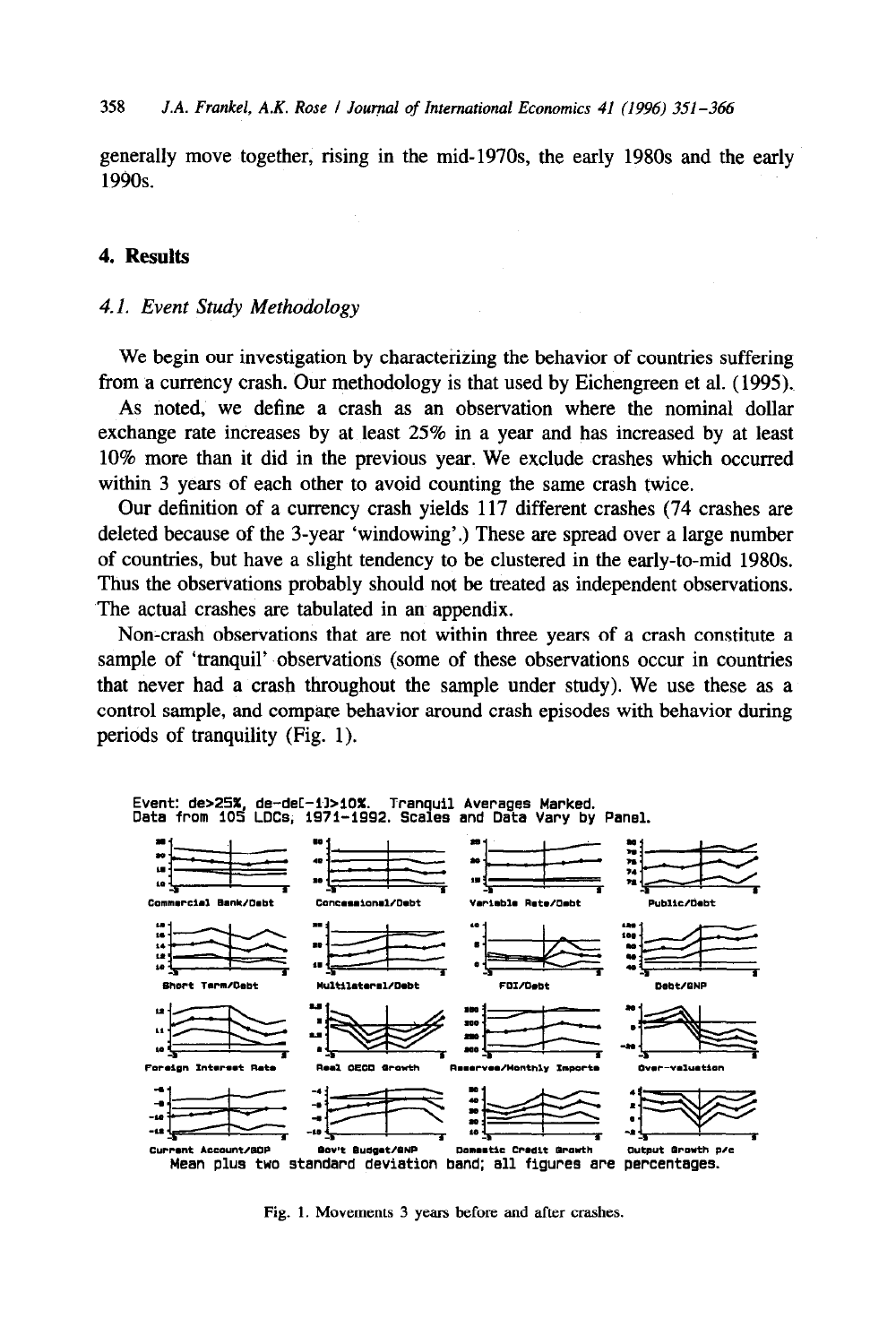The figure is a set of 16 'small multiple' graphics, each an 'event study' of the sort used in finance. Each of the graphics portrays the movement in a variable of interest beginning 3 years before the crash and continuing through the crash (marked by a vertical bar) until 3 years afterwards. Thus, the 'seeds' of crashes can be examined, along with their aftermath. The averages for periods of tranquility are explicitly marked with a horizontal line, making it easy to compare behavior around crashes to that during more 'typical' periods of tranquility.<sup>6</sup> The scales of individual panels are not comparable across variables, nor is the sample size (because of data availability problems). Mean values are provided, along with a band delimiting plus and minus two standard deviations.<sup>7</sup>

A graphical approach like this has disadvantages. The graphs are informal. More importantly, they are intrinsically univariate. They encourage readers to examine individual variables by themselves, whereas the norm in econometrics is to look at the marginal contribution of each variable conditional on the others.

But graphical methods also have advantages. They impose no parametric structure on the data, and impose few of the assumptions that are sometimes necessary for statistical inference or estimation but are frequently untenable. This is especially appropriate in a non-structural exploration of the data. They are often more accessible and informative than tables of coefficient estimates. For these reasons, we use our graphs cautiously. We also verify our ocular analysis with more rigorous statistical techniques, using probit models estimated with maximum likelihood to check our results.

### 4.2. Graphical Analysis

The results in the figure are essentially as hypothesized. Countries experiencing currency crashes tend to have: high proportions of their debt lent by commercial banks (compared, as always, to tranquil observations), high proportions of their debt on variable-rate terms and in short maturities; and relatively low fractions of debt that are concessional, lent by the multilateral organizations or lent to the public sector. Crash countries tend to experience disproportionately small inflows of FDI (i.e., relatively high 'hot money' portfolio) flows.

Foreign interest rates tend to be high in the period preceding currency crashes, exceeding tranquil foreign interest rates by over one percentage point. This corroborates the commonly-held view that foreign interest rates are an important source of currency crashes. Also, northern growth is much lower in the periods around crashes.

Countries experiencing crashes also tend to have currencies that are over-valued

 ${}^6A \pm 2$  (confidence interval for the tranquil mean is ticked on the ordinate, centered around the tranquil mean.

These may not represent well-defined confidence intervals, given the issue of potential nonindependence.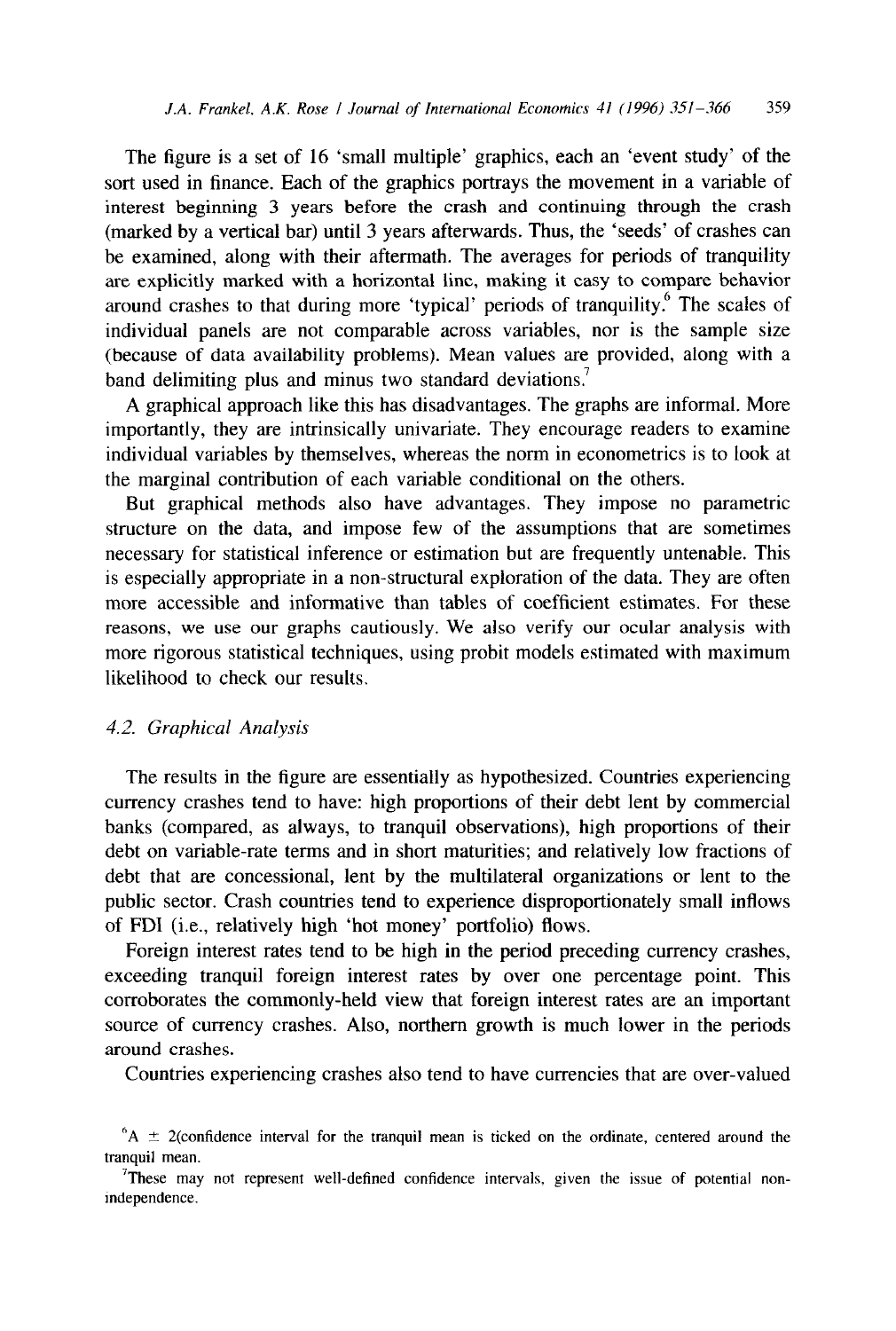by over 10%. Unsurprisingly, debt burdens for crashing countries are high and rising. International reserves are also low and falling. Thus, external conditions for crashing countries are generally weak. There is one important exception. While the current account is in deficit, this deficit is small (compared with tranquil observations) and shrinking. Curiously enough, the government budget situation is very similar to that of the current account; small shrinking deficits which do not vary significantly from times of tranquility.

Our negative results on the current account and fiscal side are in striking contrast with the literature. They are especially interesting in light of the strong results we find elsewhere on the domestic macroeconomic side. For instance, domestic credit growth is noticeably high, consistent with the classic speculative attack model.

Most variables (except, trivially, the real exchange rate) tend to move very sluggishly in the years surrounding currency crashes.8 This leads one to expect that it will be difficult to predict the exact timing of a currency crash with precision. The notable exception is the growth rate of real output per capita, which dips significantly (in both the economic and statistical senses) below the tranquil norm in the year of the crash. Of course, the direction of causality is unclear (especially at the annual frequency) since the crash may be precipitated in part by slow growth, but may also itself induce recession. The flow of FDI varies dramatically across episodes immediately after the crash.

# 4.3. Regression Analysis

The 'event study' analysis is both naive and intrinsically univariate. More confirmation can be provided by simple regression work. In particular, we estimate probit models linking our binary crash measure to our variables.

We have seven debt-composition regressors, each expressed as a percentage of total debt: (1) commercial bank debt; (2) concessional debt; (3) variable-rate debt; (4) short-term debt; (5) PDI; (6) public sector debt; (7) multilateral debt. Our list of external variables includes: (1) the ratio of international reserves to monthly imports; (2) the current account as a percentage of GDP, (3) the external debt as a percentage of GNP; (4) real exchange rate divergence (over-valuation). As domestic macroeconomic variables, we include: (1) the govemment budget as a percentage of GDP; (2) the percentage growth rate of domestic credit; (3) the percentage growth rate of real output per capita. We also include the foreign interest rate and the northern growth rate, in percentage points.

We use a multivariate model where all the variables are employed simultaneously. Throughout, we pool all the available data across both countries and time periods, and estimate probit models using maximum likelihood. Combining

<sup>\*</sup>Any revaluation effects on trade flows appear to be small.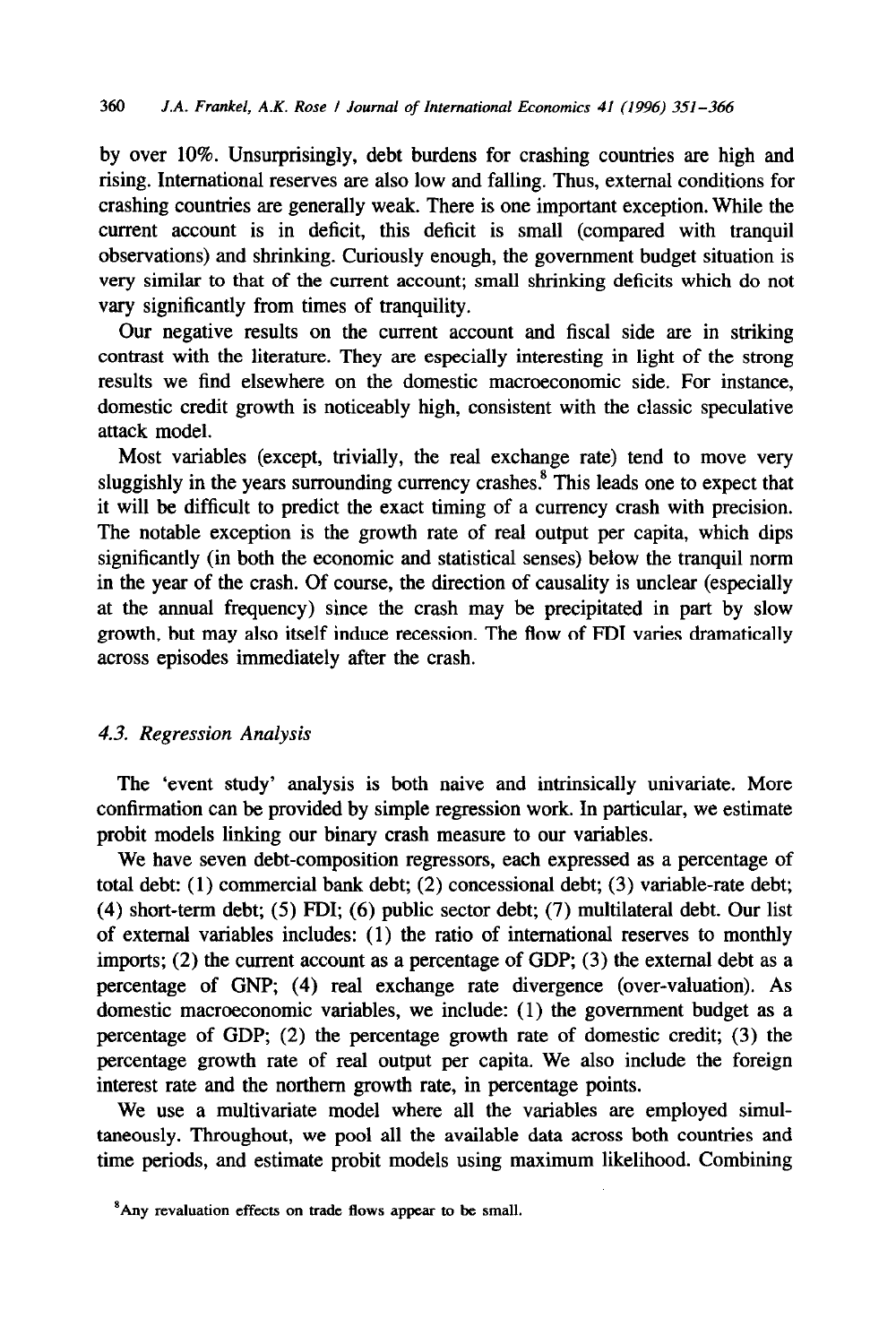the effects of the variables together into a single model reduces the sample size dramatically.

Our benchmark results are tabulated in the middle of Table 1. Since probit coefficients are not easily interpretable, we report the effects of one-unit changes

Table 1 Probit estimates

|                                       | Default                |       | Predictive             |       |
|---------------------------------------|------------------------|-------|------------------------|-------|
|                                       | $\delta F(x)/\delta x$ | z     | $\delta F(x)/\delta x$ | z     |
| Commercial Bank/Debt                  | $-0.07$                | 0.57  | 0.03                   | 0.21  |
| Concessional                          | $-0.10$                | 1.74  | $-0.14$                | 2.10  |
| Variable Rate                         | 0.03                   | 0.21  | $-0.03$                | 0.22  |
| Short Term                            | 0.04                   | 0.34  | 0.23                   | 1.97  |
| FDI/Debt                              | $-0.33$                | 2.88  | $-0.31$                | 2.47  |
| Public Sector/Debt                    | 0.11                   | 1.32  | 0.19                   | 2.18  |
| Multilateral/Debt                     | $-0.03$                | 0.46  | $-0.06$                | 0.81  |
| Debt/GNP                              | 0.03                   | 1.33  | $-0.04$                | 1.71  |
| Reserves/Imports                      | $-0.01$                | 1.99  | $-0.01$                | 3.39  |
| <b>Current Account</b>                | 0.10                   | 1.03  | 0.02                   | 0.22  |
| Over-Valuation                        | 0.05                   | 1.51  | 0.08                   | 2.53  |
| Government Budget                     | 0.27                   | 1.90  | 0.16                   | 1.06  |
| Domestic Credit                       | 0.13                   | 4.78  | 0.10                   | 3.24  |
| Growth Rate                           | $-0.38$                | 3.13  | $-0.16$                | 1.29  |
| Northern Growth                       | 0.55                   | 0.98  | $-0.85$                | 1.50  |
| Foreign Interest                      | 1.27                   | 4.50  | 0.80                   | 2.60  |
| Sample Size                           | 803                    |       | 780                    |       |
| Pseudo-R2                             | 0.20                   | P-Val | 0.17                   | P-Val |
| Ho: Slopes = 0; $\chi^2(16)$          | 93.6                   | 0.00  | 81.2                   | 0.00  |
| Ho: Debt Effects = 0; $\chi$ 2(7)     | 14.2                   | 0.05  | 25.5                   | 0.00  |
| Ho: External Effects = 0; $\chi$ 2(4) | 8.8                    | 0.07  | 16.5                   | 0.00  |
| Ho: Macro Effects = 0; $\chi$ 2(3)    | 32.9                   | 0.00  | 12.3                   | 0.01  |
| Ho: Foreign Effects-0; $\chi$ 2(2)    | 21.5                   | 0.00  | 15.4                   | 0.00  |
| Default model: Goodness of fit        |                        |       |                        |       |
|                                       | Tranquility            | Crash | Total                  |       |
| Predicted tranquility                 | 727                    | 65    | 792                    |       |
| Predicted crash                       | 6                      | 5     | 11                     |       |
| Total                                 | 733                    | 70    | 803                    |       |
| Predictive model: Goodness of fit     |                        |       |                        |       |
|                                       | Tranquility            | Crash | Total                  |       |
| Predicted tranquility                 | 707                    | 64    | 771                    |       |
| Predicted crash                       | 4                      | 5     | 9                      |       |
| Total                                 | 711                    | 69    | 780                    |       |

Probit slope derivatives  $(x 100, t0)$  convert into percentages) and associated z-statistics (for hypothesis of no effect). Slopes significantly different from zero at the 0.05 value in bold.Model estimated with a constant, by maximum likelihood.Predictive Model lags all regressors 1 year.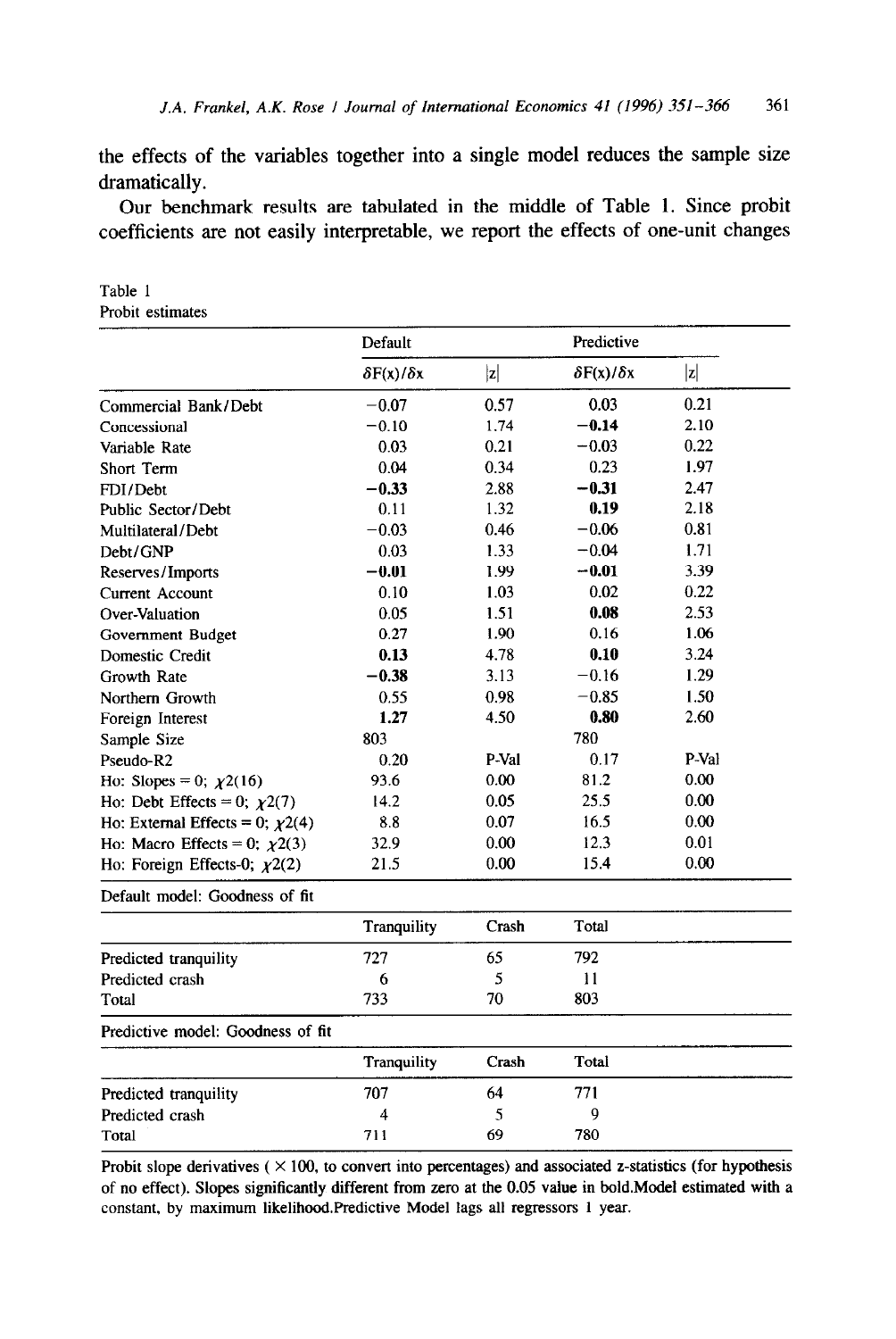in regressors on the probability of crash (expressed in percentage points), evaluated at the mean of the data. We also tabulate the associated z-statistics which test the null hypothesis of no effect. Diagnostic statistics follow at the bottom of the table, including actual and predicted crash cross-tabulations, and joint hypothesis tests for the significance of debt composition, external, macroeconomic, and all effects.

Most of the debt composition variables do not. have. statistically significant coefficients, though some (like the concessional variable) are close to significant. The somewhat weak results are probably the result of multicollinearity among our long list of different debt characteristics.<sup>9</sup> The coefficients for commercial bank and public sector proportions of debt are inappropriately, though insignificantly signed. We also note that the proportion of short-term debt has an insignificant effect on crash incidence. On the other hand, the proportion of external debt accounted for by FDI is consistently strongly and significantly associated with crash incidence; a fall in FDI inflows by one percent of the debt is associated with an increase in the probability of a crash by.3%. The debt composition variables have a weak but non-negligible effect on crash incidence overall.

Interestingly, neither the current account nor the budget deficit has the predicted sign, though neither effect is statistically significant at conventional levels (consistent with the graphical results). But the external effects exert a strong and sensible influence on the likelihood of crash incidence. Higher debt, lower reserves, and a more over-valued real exchange rate all seem to raise the odds of crash incidence. Each of these effects have marginally significant individual effects that are jointly significant.

The domestic macroeconomic effects are quite strong. High domestic credit growth and a recession both coincide with an increased probability of a crash.

Finally, increases in northern interest rates increase the likelihood of a crash by an amount that is both statistically and economically significant. A one percentage point increase in the foreign interest rate raises the probability of a crash by over one percent, holding all other influences constant. But Northern real output growth has little effect on crash likelihood, once other effects have been taken into account.

On the right-hand side of Table 1, we tabulate analogous results in which all the regressors are lagged. This amounts to a crude test of the ability of the regressors to predict crashes, precisely 1 year in advance.<sup>10</sup>

Interestingly enough, the results are mostly stronger than those in the contemporaneous regression. The joint effects of debt composition, external, and internal effects are now all significant. Low fractions of debt which is either concessional or accounted for by FDI or a high fraction which is public-sector, all raise the

<sup>&</sup>lt;sup>9</sup>We have experimented with factor analysis, and found that a single factor accounts for much variation in the debt composition variables.

<sup>&</sup>lt;sup>10</sup>A more satisfying way to examine the predictive power of the model would be to examine the intensity of the future expectations of a crash.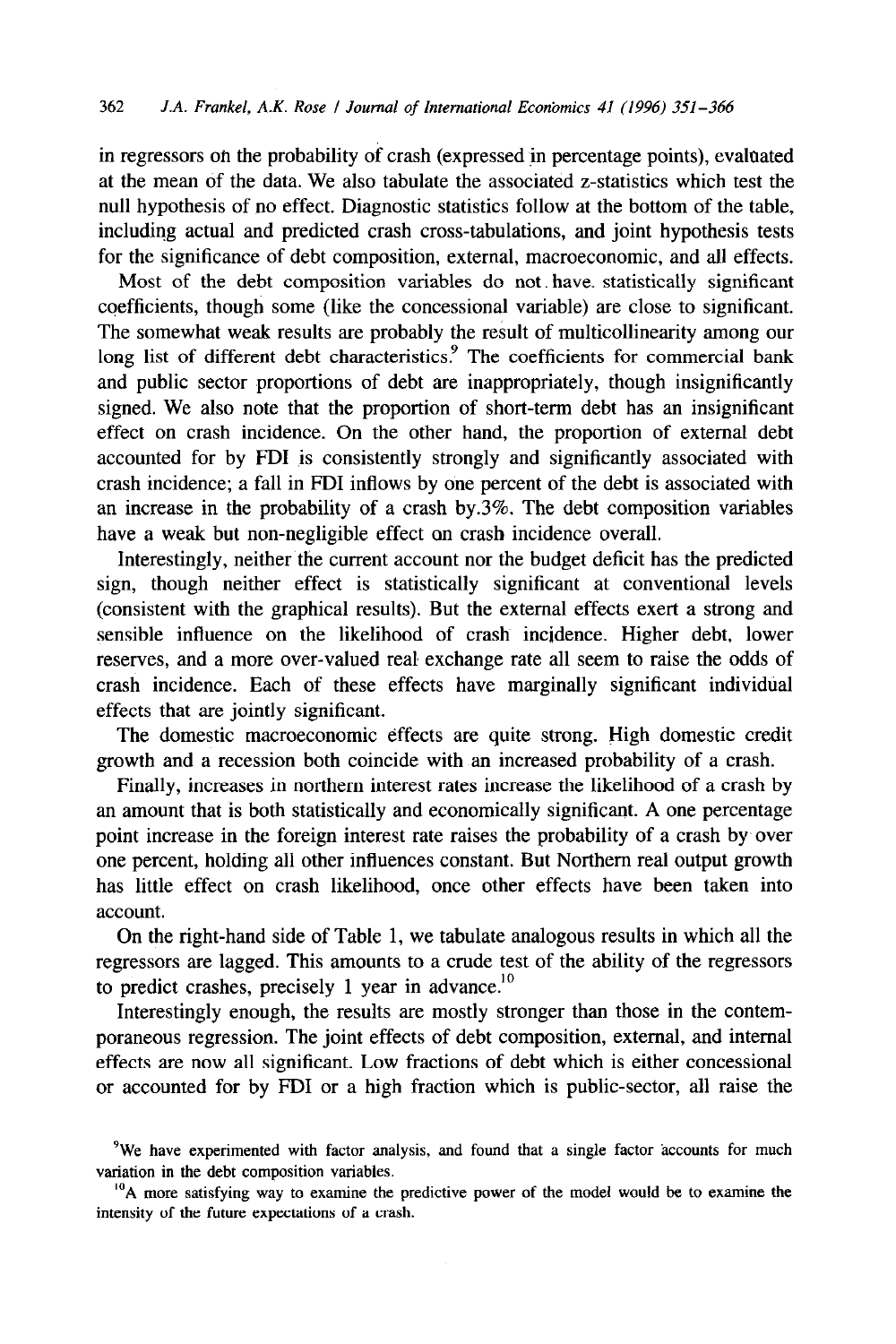probability of a future crash. Low reserves and over-valuation are also crash predictors, as are high foreign interest rates or high domestic credit growth.

### 4.4. Sensitivity Analysis

Table 2 performs a variety of robustness checks. The first reports the results of weighted estimation, where the weights are proportional to real output per capita. Using weights proportional to the actual exchange rate jump does not significantly change our benchmark results, The second performs the estimation only on Latin countries; the third analyzes only post-1982 data. Our reports are somewhat sensitive to the exact way in which the data are used for estimation. But our most important results come through relatively clearly. Low FDI flows, high domestic credit growth, low output growth and high foreign interest rates are all associated with currency crashes. Current account and budget deficits remain insignificant determinants of crash incidence.

Table 2

Robustness

|                                       | Weighted               |       | Latin                  |       | Post 1982              |       |
|---------------------------------------|------------------------|-------|------------------------|-------|------------------------|-------|
|                                       | $\delta F(x)/\delta x$ | z     | $\delta F(x)/\delta x$ | z     | $\delta F(x)/\delta x$ | z     |
| Commercial Bank/Debt                  | 0.21                   | 1.71  | 0.03                   | 0.14  | 0.03                   | 0.13  |
| Concessional                          | 0.03                   | 0.47  | $-0.09$                | 0.49  | $-0.16$                | 1.68  |
| Varlable Rate                         | 0.07                   | 0.49  | 0.15                   | 0.62  | $-0.16$                | 0.73  |
| Short Term                            | 0.77                   | 5.43  | $-0.50$                | 2.20  | 0.20                   | 0.99  |
| FDI/Debt                              | $-0.90$                | 3.57  | $-0.68$                | 1.52  | $-1.36$                | 2.47  |
| Public Sector/Debt                    | 0.84                   | 8.08  | 0.26                   | 1.77  | 0.21                   | 1.29  |
| Multilateral/Debt                     | $-0.26$                | 2.78  | $-0.27$                | 1.53  | $-0.02$                | 0.22  |
| Debt/GNP                              | $-0.13$                | 4.55  | $-0.01$                | 0.19  | $-0.05$                | 1.41  |
| Reserves/Imports                      | $-0.02$                | 5.90  | $-0.00$                | 0.14  | $-0.00$                | 0.26  |
| Current Account                       | $-0.13$                | 1.22  | 0.35                   | 1.18  | $-0.05$                | 0.26  |
| Over-Valuation                        | 0.03                   | 0.92  | $-0.06$                | 0.68  | 0.10                   | 2.01  |
| Government Budget                     | $-0.17$                | 0.87  | 0.42                   | 1.15  | 0.42                   | 1.54  |
| Domestic Credit                       | $-0.03$                | 1.13  | 0.13                   | 2.92  | 0.23                   | 4.50  |
| Growth Rate                           | $-0.16$                | 1.30  | $-0.68$                | 2.73  | $-0.72$                | 3.52  |
| Northern Growth                       | 0.90                   | 2.78  | $-0.41$                | 0.42  | $-0.41$                | 0.32  |
| Foreign Interest                      | 0.72                   | 3.12  | 1.35                   | 2.32  | 1.48                   | 1.65  |
| Sample Size                           | 803                    |       | 198                    |       | 369                    |       |
| Pseudo-R2                             | 0.43                   | P-Val | 0.40                   | P-Val | 0.25                   | P-Val |
| Ho: Slopes = 0; $\chi$ 2(16)          | 229.7                  | 0.00  | 63.1                   | 0.00  | 63.5                   | 0.00  |
| Ho: Debt Effects = 0; $\chi$ 2(7)     | 87.2                   | 0.00  | 13.4                   | 0.06  | 11.1                   | 0.13  |
| Ho: External Effects = 0; $\chi$ 2(4) | 39.2                   | 0.00  | 4.9                    | 0.30  | 5.2                    | 0.27  |
| Ho: Macro Effects = 0; $\chi$ 2(3)    | 3.5                    | 0.33  | 17.4                   | 0.00  | 29.9                   | 0.00  |
| Ho: Foreign Effects-0; $\chi^2(2)$    | 14.9                   | 0.00  | 6.8                    | 0.03  | 2.7                    | 0.26  |

Probit slope derivatives ( $\times$  100, to convert into percentages) and associated z-statistics (for hypothesis of no effect). Model estimated with a constant, by maximum likelihood. Slopes significantly different from zero at the 0.05 value are in bold.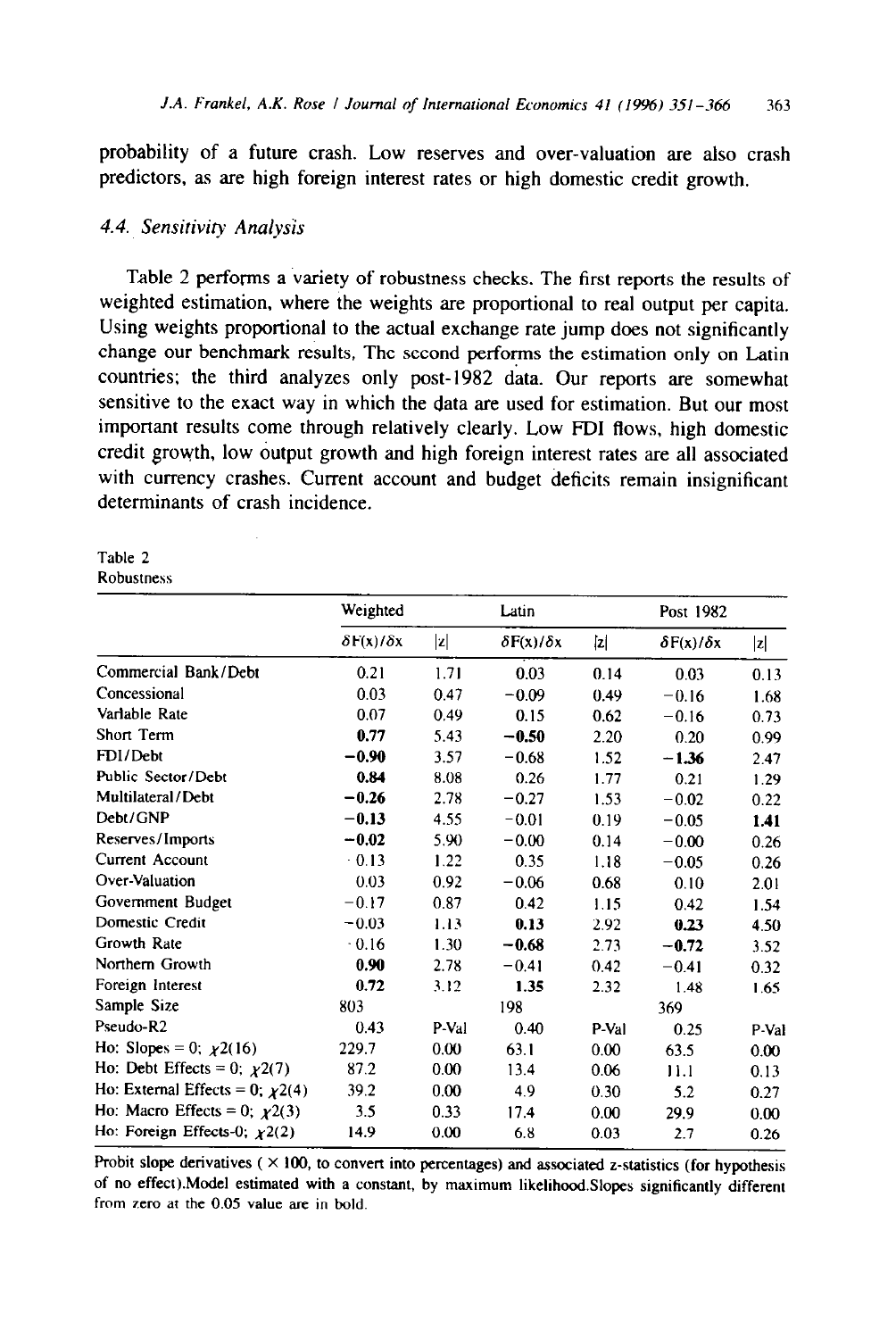Table 3 provides more sensitivity analysis. Three perturbations of the model are examined. The first replaces the foreign interest with interactive effects between the level of foreign interest rates and such domestic variables as the debt/output ratio, the variable-rate proportion of debt, and the short-term proportion of debt. Only the product of the interest rate with the debt/GDP ratio is statistically significant. Its effect seems sensible: it is the combination of high indebtedness and an increase in world interest rates that is particularly lethal.

A second perturbation involves adding a variable to reflect the 'currency exposure' of debtors to fluctuations in the exchange rates among the dollar, yen, franc and other major currencies. We defined the currency exposure variable for a

| $\delta F(x)/\delta x$ | z     | $\delta F(x)/\delta x$ | z     | $\delta F(x)/\delta x$ | $\vert z \vert$ |
|------------------------|-------|------------------------|-------|------------------------|-----------------|
| $-0.08$                | 0.56  | $-0.09$                | 0.76  | $-0.02$                | 0.19            |
| $-0.11$                | 1.94  | $-0.09$                | 1.58  | $-0.06$                | 1.31            |
| $-0.10$                | 0.54  | 0.06                   | 0.48  | 0.00                   | 0.13            |
| 0.23                   | 1.04  | 0.07                   | 0.62  | 0.05                   | 0.53            |
| $-0.31$                | 2.79  | $-0.30$                | 2.85  | $-0.22$                | 2.81            |
| 0.13                   | 1.48  | 0.11                   | 1.37  | 0.08                   | 1.20            |
| 0.00                   | 0.05  | $-0.03$                | 0.53  | $-0.02$                | 0.53            |
| $-0.16$                | 2.86  | 0.03                   | 1.43  | 0.02                   | 1.13            |
| $-0.01$                | 2.02  | $-0.01$                | 1.73  | $-0.00$                | 1.28            |
| 0.14                   | 1.38  | 0.10                   | 1.01  | 0.09                   | 1.24            |
| 0.05                   | 1.45  | 0.04                   | 1.30  | 0.04                   | 1.58            |
| 0.42                   | 2.83  | 0.24                   | 1.84  | 0.17                   | 1.72            |
| 0.14                   | 5.09  | 0.12                   | 4.61  | 0.09                   | 4.52            |
| $-0.40$                | 3.21  | $-0.41$                | 3.54  | $-0.26$                | 2.97            |
| 0.42                   | 0.75  | 0.47                   | 0.90  | 0.30                   | 0.76            |
|                        |       | 0.66                   | 2.25  | 0.88                   | 4.33            |
| $-0.02$                | 0.91  |                        |       |                        |                 |
| 0.01                   | 0.90  |                        |       |                        |                 |
| 0.02                   | 3.77  |                        |       |                        |                 |
|                        |       | 0.62                   | 3.95  |                        |                 |
|                        |       |                        |       | 91                     | 5.55            |
|                        |       |                        |       | 95                     | 5.16            |
|                        |       |                        |       | 98                     | 5.13            |
| 803                    |       | 803                    |       | 803                    |                 |
| 0.21                   | P-Val | 0.23                   | P-Val | 0.21                   | P-Val           |
| 101.3                  | 0.00  | 110.4                  | 0.00  | 60.1                   | 0.00            |
| 13.4                   | 0.06  | 28.6                   | 0.00  | 13.2                   | 0.07            |
| 13.0                   | 0.01  | 7.5                    | 0.11  | 7.3                    | 0.12            |
| 37.3                   | 0.00  | 33.9                   | 0.00  | 28.9                   | 0.00            |
| 25.8                   | 0.00  | 5.1                    | 0.08  | 20.4                   | 0.00            |
|                        |       |                        |       |                        |                 |

Table 3 Sensitivity Analysis

Probit slope derivatives  $(x 100, t0)$  convert into percentages) and associated z-statistics (for hypothesis of no effect). Slopes significantly different from zero at 0.05 in bold.Model estimated with a constant, by maximum likelihood.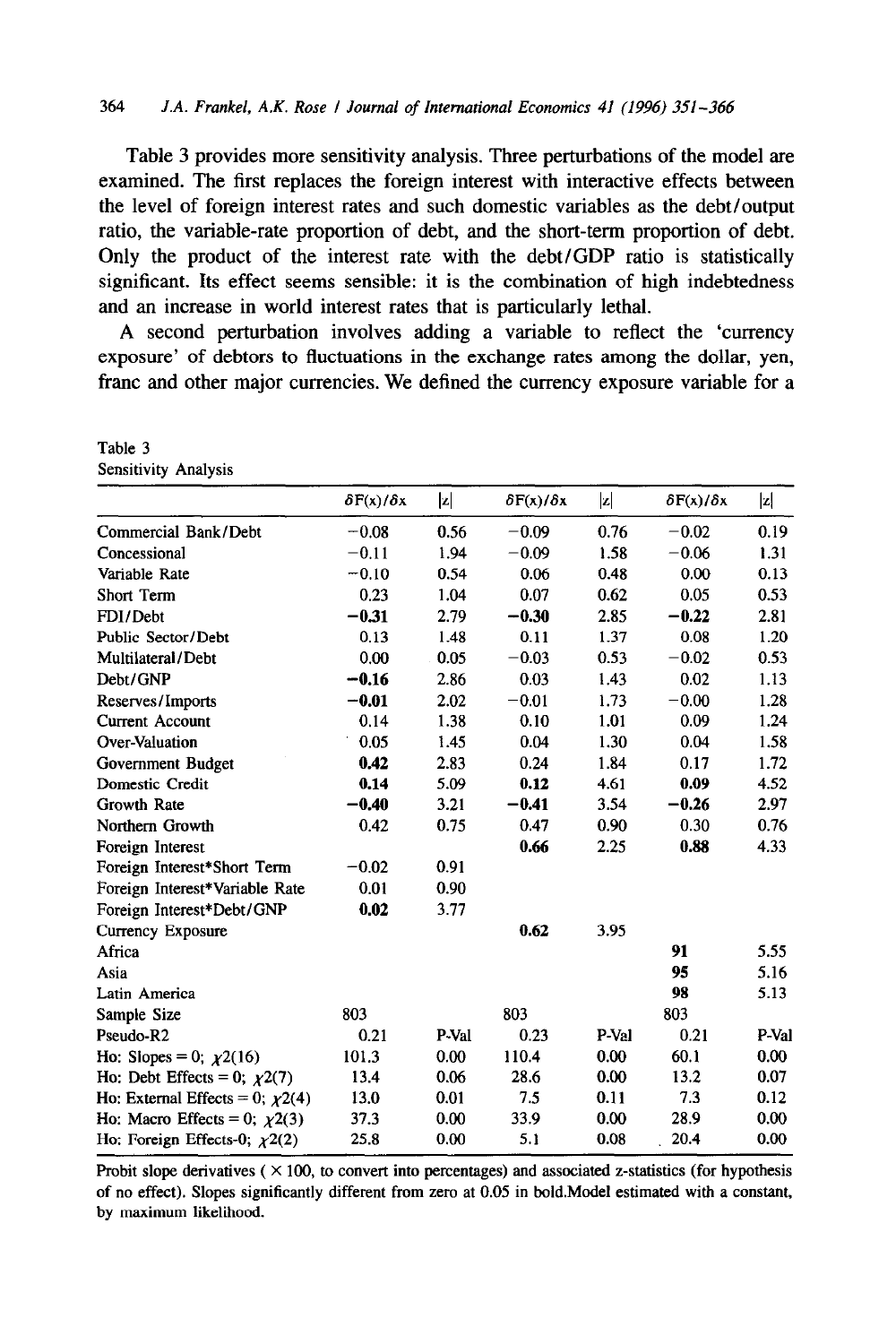given debtor to be a weighted average of the changes in the dollar exchange rates of the major currencies, where the weights were the shares of that debtor's liabilities denominated in the currencies in question. Thus a country with a heavy share of yen-denominated debt would show a high vulnerability in a year when the yen appreciated sharply against the dollar. The currency exposure variable enters the regression with high statistical significance, but the wrong sign. This result is dominated by the yen/dollar exchange rate: countries with a lot of debt denominated in the ever-appreciating yen did better in the sample than others. East Asian countries have the heavy share of yen debt, and have probably done well for other reasons, so our finding may be spurious.

A third check adds continent dummy variables. None of the important results is affected.

To sum up: our major results appear not to depend strongly on the exact econometric methodology we employ.

### 5. Summary and Conclusion

Much of the literature on speculative attacks focuses on a few episodes. In this paper we search for the stylized facts associated with currency crashes - large currency depreciations  $-$  in a broad group of emerging markets. We use annual data from over 100 developing countries and over two decades.

Our empirical results stem from a non-structural investigation of the data, and mostly come from a grossly over-parameterized statistical model. Thus we eschew structural interpretations. Nevertheless, we find that currency crashes can be characterized in what appears to be a sensible way. Crashes tend to occur when FDI inflows dry up, when reserves are low, when domestic credit growth is high, when northern interest rates rise, and when the real exchange rate shows overvaluation. They also tend to be associated with sharp recessions, though the causal linkages are very unclear. Curiously, neither current account nor government budget deficits appear to play an important role in a typical crash.

We think of this as an encouraging starting point for future research.

### Acknowledgments

Frankel is Professor of Economics in the Economics Department at the University of California, Berkeley, and Director of the NBER's International Finance and Macroeconomics program. Rose is Professor and Chair of Economic Analysis and Policy in the Haas School of Business at the University of California, Berkeley, a Research Associate of the NBER, and a Research Fellow of the CEPR. For comments, we thank: Andrew Atkeson, Marvin Goodfriend, Enrique Mendoza, John Rogers, Julio Santaella, Ralph Tryon, Carlos Vegh, seminar participants